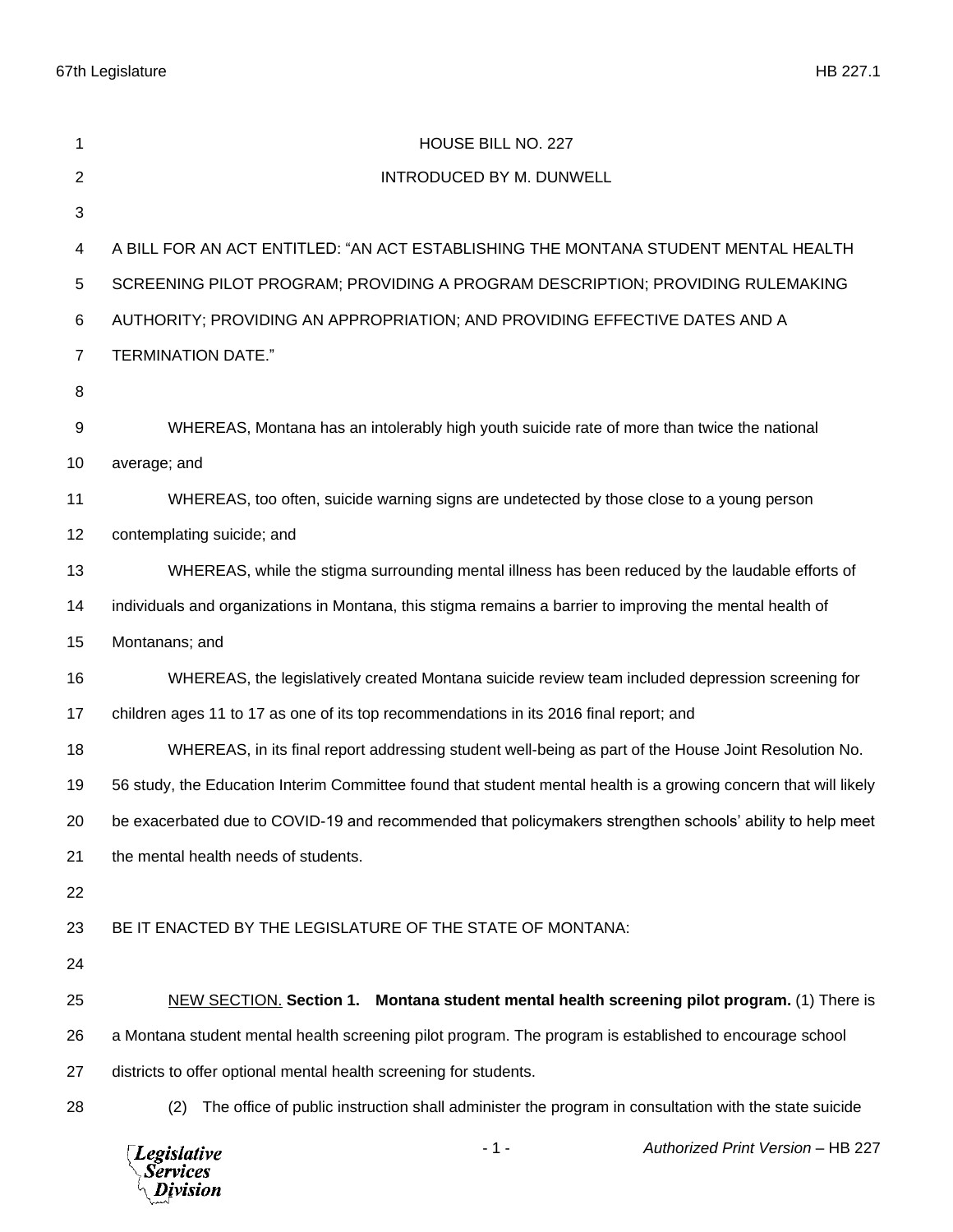## 67th Legislature HB 227.1

 prevention coordinator. (3) The office of public instruction shall award grants to school districts to offer or contract for optional mental health screenings for students and to ensure that students have the opportunity to receive services following the screenings. (4) In awarding grants, the office of public instruction shall prioritize grants to districts that: (a) have a procedure in place that ensures all staff are prepared to address youth in crisis; (b) plan to coordinate with community or regional partners to ensure that a student identified as needing follow-up services receives the services regardless of the student's or the student's family's ability to pay; (c) plan to use a best practice screening tool for students who are 11 years of age or older as determined by the office of public instruction; (d) display community support for the program; (e) include a detailed budget that minimizes administrative costs and costs per student screened; and (f) include a plan to evaluate the effectiveness of the screening program. (5) The legislature intends that funds be distributed by the office of public instruction so that awarded districts are able to offer mental health screening and services during the 2021-2022 and 2022-2023 school years. (6) The office of public instruction shall adopt rules as necessary to implement the Montana student mental health screening pilot program. (7) (a) Districts awarded grant funds shall report to the office of public instruction by April 15, 2022, on implementation of the program. (b) The office of public instruction shall compile the district reports and present its findings to the education interim committee by July 1, 2022, so that the committee can consider possible recommendations for the program to the 68th legislature. (8) Districts awarded grant funds shall ensure compliance with all state and federal laws regarding privacy of student records. NEW SECTION. **Section 2. Appropriation.** There is appropriated \$1 million from the general fund to